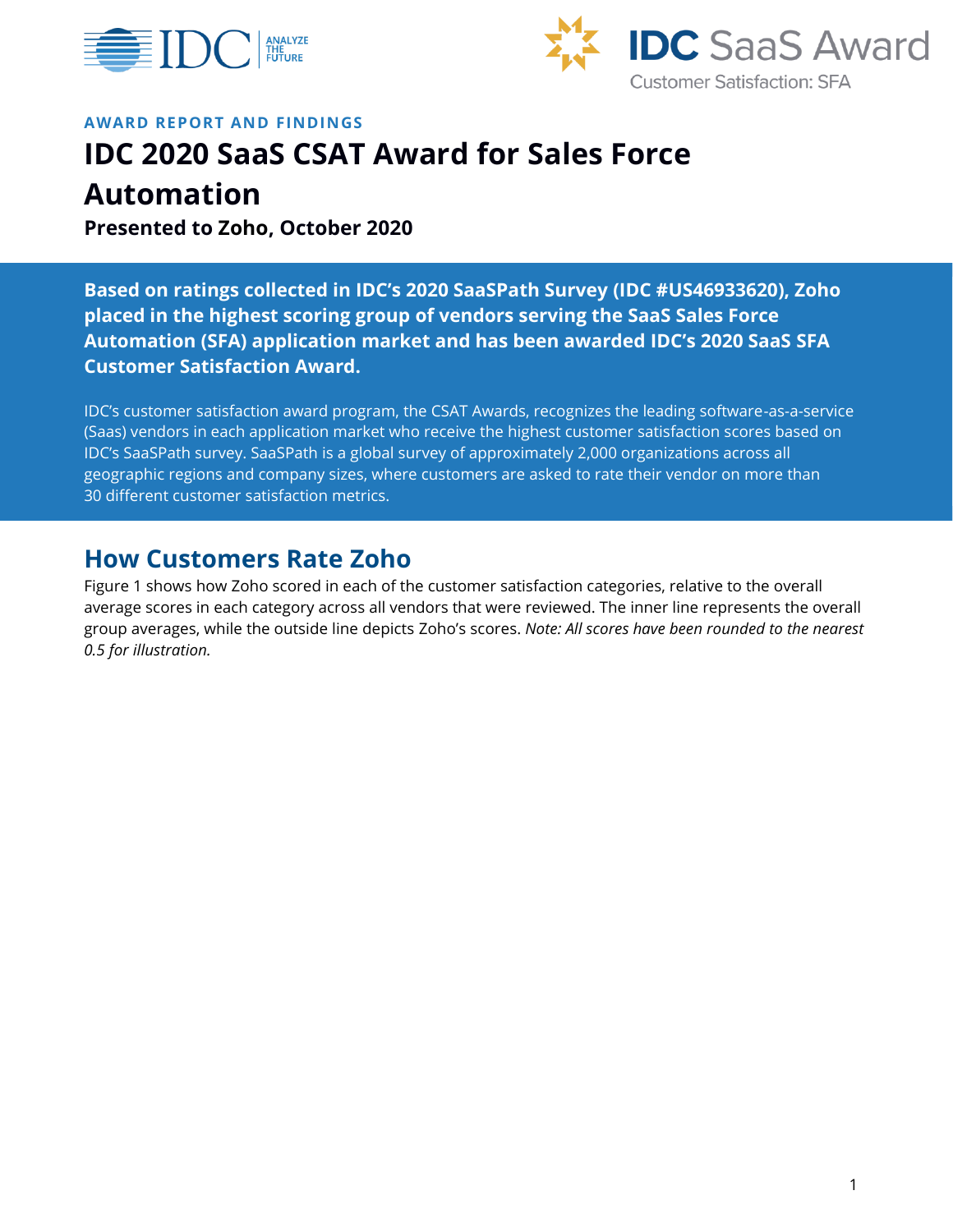

### **FIGURE 1: Zoho Customer Satisfaction Ratings vs. SFA Vendor Average Ratings**

**Product Implementation** 

Source: IDC SaaSPath Survey, 2020

## **Where Customers Say SFA Vendors Can Do Better**

Across all the vendors evaluated in this SFA market study, figure 2 illustrates the areas in which technology buyers believe the greatest vendor challenges currently exist. SFA vendors should take note of these areas and self-evaluate how they can improve their own capabilities in these areas to better serve their customers. Likewise, technology buyers and those considering future SFA purchases should proactively discuss these potential problem areas with their prospective vendors upfront during the evaluation process to help minimize any challenges in the future.

### **FIGURE 2: SFA Vendor Vulnerabilities**

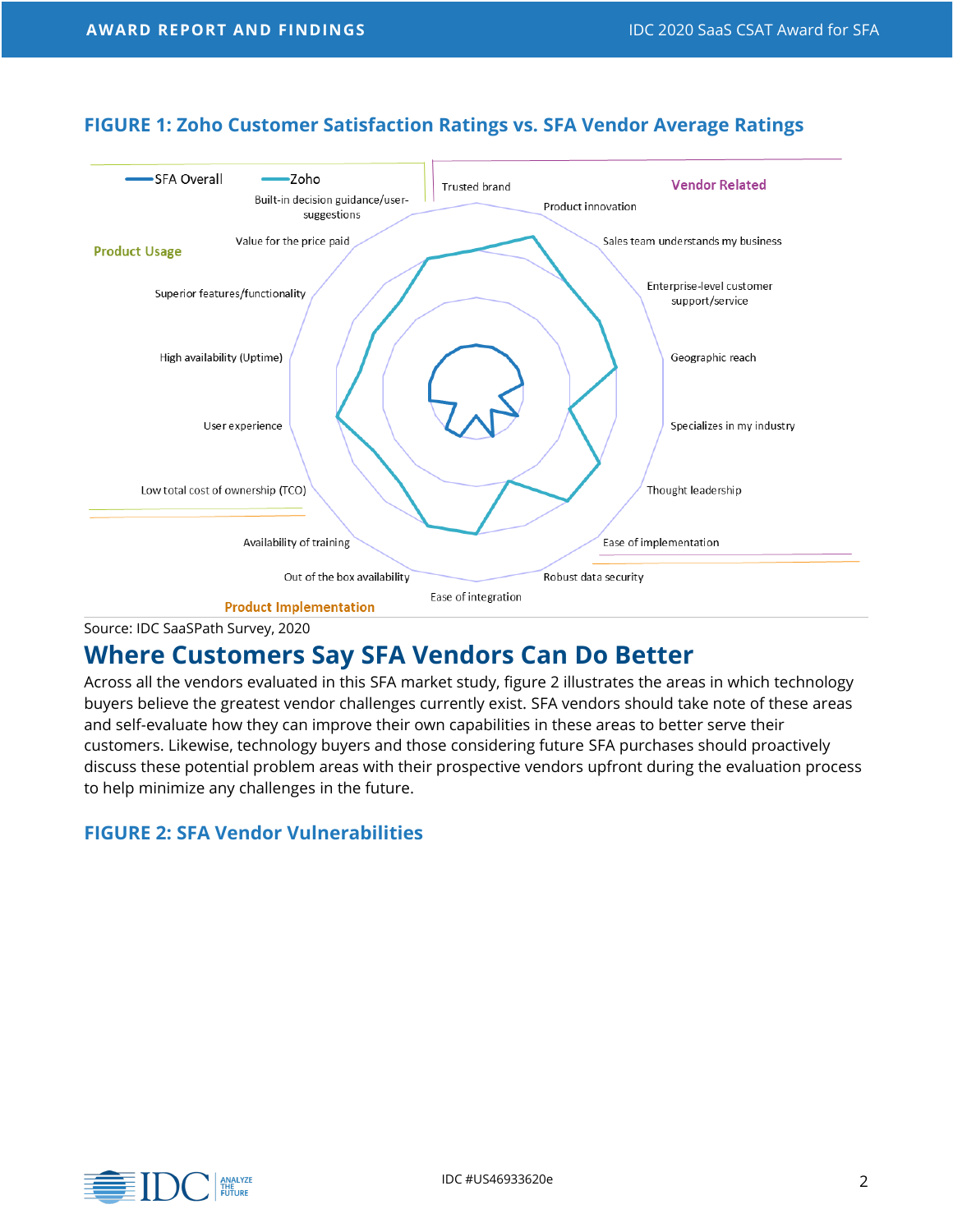| <b>Sales Force Automation Vendors Vulnerabilities</b> |         |
|-------------------------------------------------------|---------|
|                                                       | Overall |
| Price increases                                       | 19%     |
| High cost and fees                                    | 24%     |
| Difficulty migrating services and data                | 19%     |
| Poor implementation experience                        | 14%     |
| Poor roadmap communication                            | 19%     |
| Lack of visibility into CSP operations                | 14%     |
| Data loss or breaches                                 | 19%     |
| Unpredictable cost due to consumption pricing         | 8%      |
| <b>Account takeovers</b>                              | 18%     |
| Unfair or overly complex contracts                    | 8%      |
| Poor customer service                                 | 13%     |
| Poor availability and uptime                          | 10%     |
| Unauthorized access to our data/services              | 11%     |
| None of these                                         | 18%     |
| Don't know                                            | 0%      |
| Sample size (n)                                       | 80      |

Source: IDC SaaSPath Survey, 2020

Note: All scores have been rounded to the nearest 0.5 for illustration.

## **What's Behind IDC's SaaS Award Program**

SaaSPath is IDC's premier SaaS-specific benchmarking survey, providing demand-side guidance on the mind and journey of SaaS buyers, including a deep dive into 15 functional application markets, including accounts payable, accounts receivable, digital commerce, enterprise asset management (EAM), enterprise resource planning (SFA), finance, human capital management (HCM), procurement, professional services automation (PSA), sales force automation (SFA), supply chain management (SCM), subscription billing, tax, travel and expense (T&E), and treasury and risk.

Coverage includes application adoption, deployment models, budget plans and replacement cycle timing, purchasing preferences and attitudes toward SaaS buying channels, application migration strategy, drivers and inhibitors, packaging and pricing options, and in-depth vendor reviews, ratings, spend and advocacy scores for leading vendors in each of the 15 functional application markets.

The SaaSPath survey is conducted across all geographic regions of the world, all company sizes, includes roughly 55% IT leaders and 45% line of business leaders, and its respondent base ranges from senior managers up through chief experience officers (CXOs). All respondents go through an extensive screening process to ensure they are familiar with the technologies they are being asked about, are current users, and have influence in their company's technology buying decisions. Further, all customer satisfaction metrics and ratings are collected solely from current customers of the vendors being rated, to ensure scoring reflects up-to-date customer sentiment based on proper vendor familiarity and knowledge. Each customer is asked to rate their primary application vendor on 33 different metrics, including 19 customer satisfaction metrics (see Table 1) and 13 vendor vulnerability categories (see Table 2). These 33 metrics, detailed below, span across 3 main categories of review, including the vendor itself and its

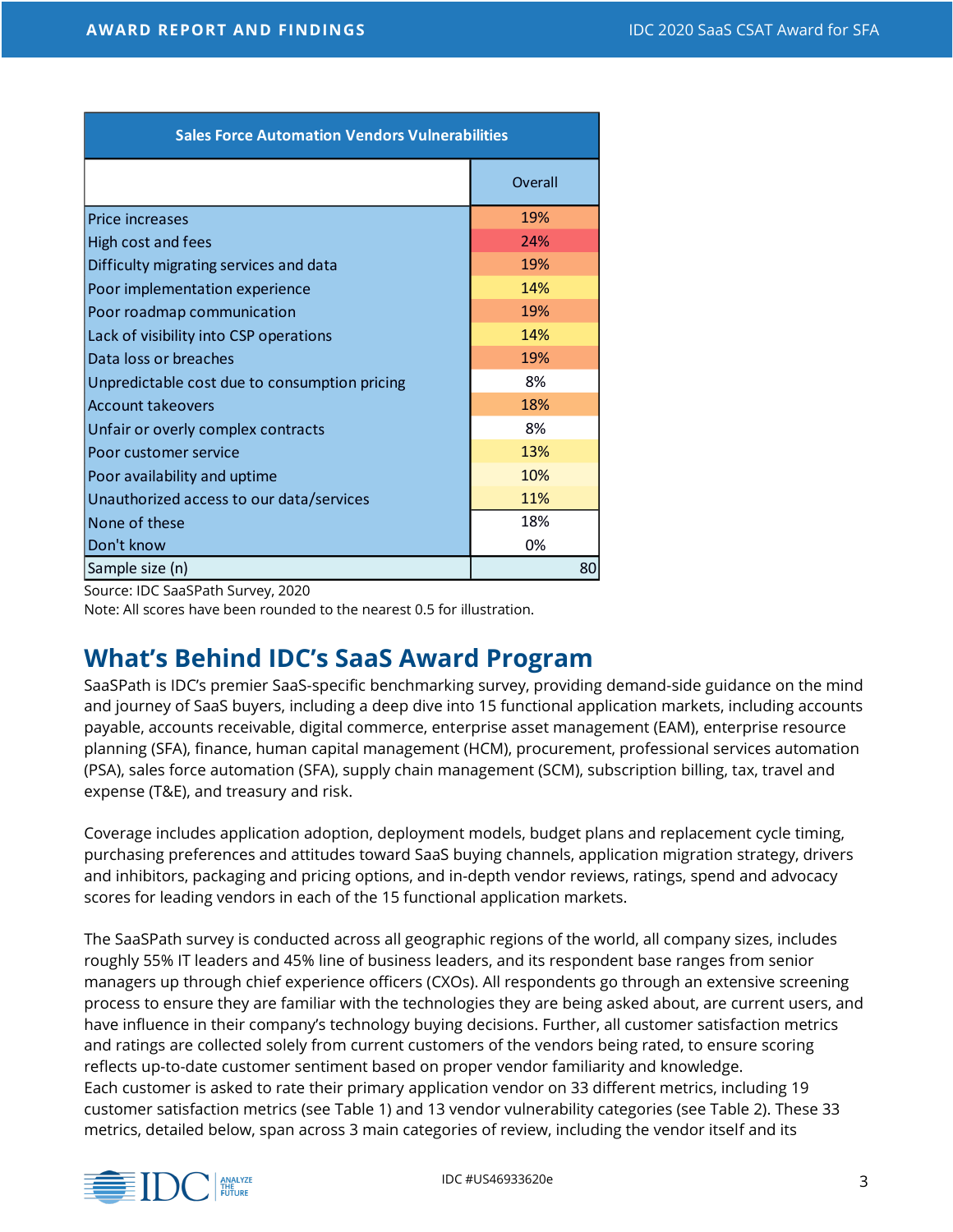relationship with the customer, several aspects of the product's implementation, and a broad range of assessment examining the product's usage and value.

#### **TABLE 1: Customer Satisfaction Metrics**

**Q. Based on your experiences, rate Zoho as a SaaS SFA vendor. Please use a 0–10 scale where 0 is 'Poor' and 10 is 'Excellent'.**

| <b>Customer Satisfaction Metrics</b> |                                                                                  |  |
|--------------------------------------|----------------------------------------------------------------------------------|--|
| $\overline{1}$                       | <b>Trusted brand</b>                                                             |  |
| $\overline{2}$                       | Low total cost of ownership (TCO)                                                |  |
| 3                                    | Ease of implementation                                                           |  |
| $\overline{4}$                       | User experience                                                                  |  |
| 5                                    | <b>High availability</b>                                                         |  |
| 6                                    | Superior features/functionality                                                  |  |
| 7                                    | <b>Product innovation</b>                                                        |  |
| 8                                    | Pre-existing vendor relationship                                                 |  |
| 9                                    | Sales team understands my business                                               |  |
| 10                                   | EntSFArise-level customer support/service                                        |  |
| 11                                   | Geographic reach                                                                 |  |
| 12                                   | Robust data security                                                             |  |
| 13                                   | Value for the price paid                                                         |  |
| 14                                   | Specializes in my industry                                                       |  |
| 15                                   | Ease of integration                                                              |  |
| 16                                   | Thought leadership                                                               |  |
| 17                                   | Out of the box availability                                                      |  |
| 18                                   | Availability of training                                                         |  |
| 19                                   | Built-in decision guidance/user-suggestions<br>(i.e., action-oriented analytics) |  |

Source: IDC SaaSPath, 2020

#### **TABLE 2: Vendor Vulnerabilities**

**Q. Which of the following issues has your organization experienced with Zoho as your SaaS SFA vendor? Select all the apply.**

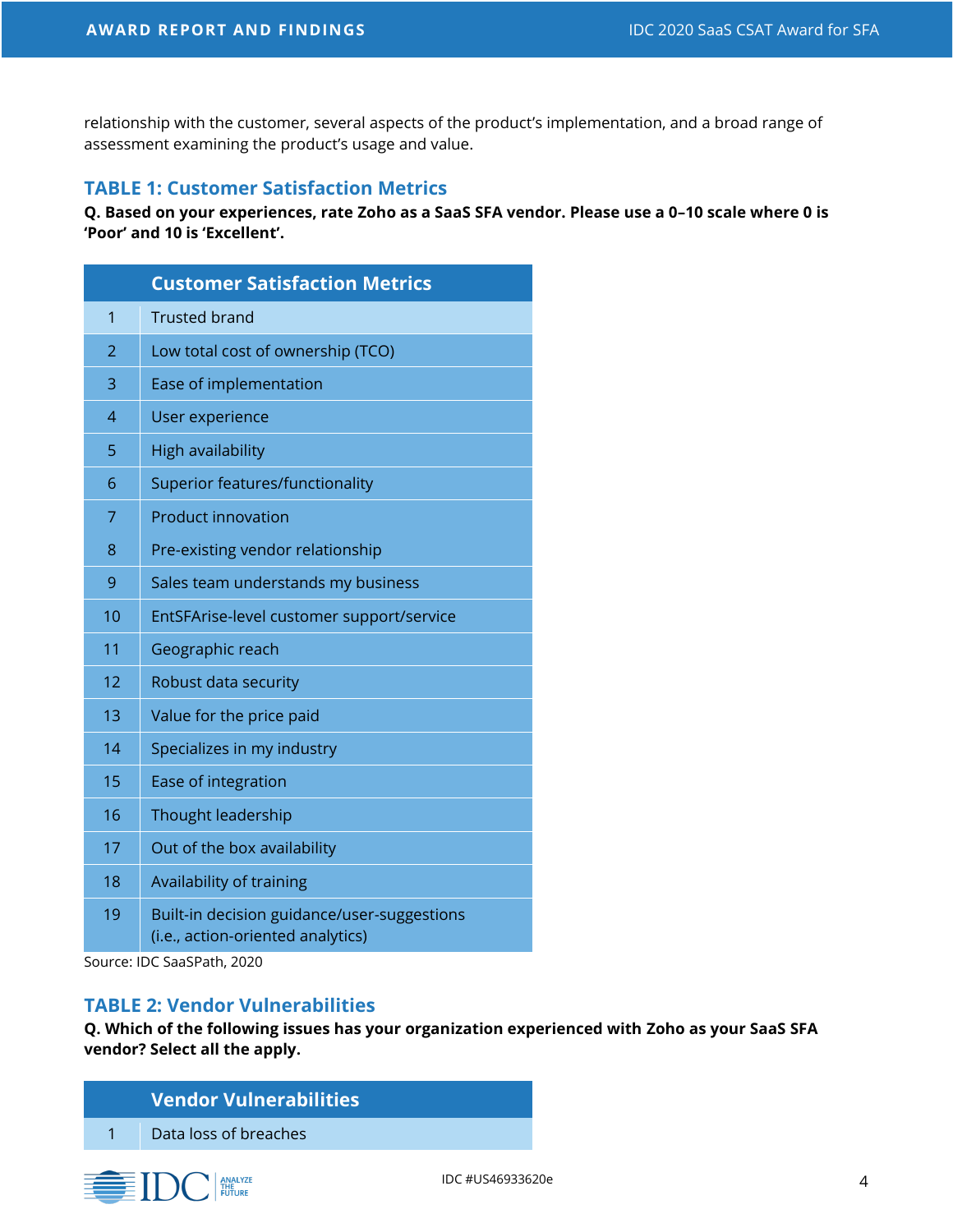| Unauthorized access to our data/services       |
|------------------------------------------------|
| <b>Account takeovers</b>                       |
| High cost and fees                             |
| Poor customer service                          |
| Lack of visibility into CSP operations         |
| Difficulty migrating services and data         |
| Poor availability and uptime                   |
| <b>Price increases</b>                         |
| Unpredictable cost (e.g., consumption pricing) |
| Poor implementation experience                 |
| Poor roadmap communication                     |
| Unfair or overly complex contracts             |
|                                                |

Source: IDC SaaSPath, 2020

Customer satisfaction ratings and vulnerabilities for each vendor are combined and weighted to determine the leading vendors within each application market.